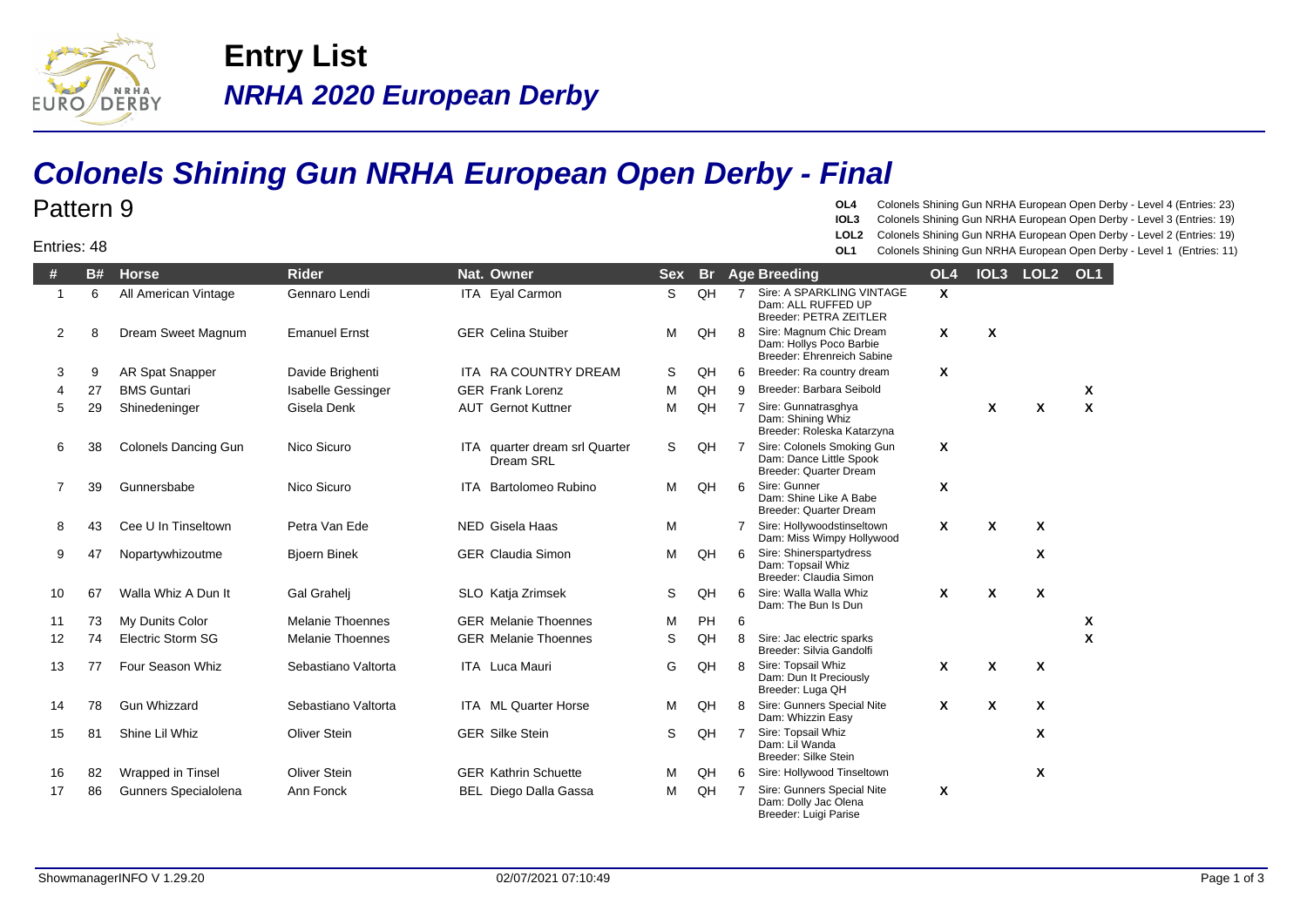| #  | <b>B#</b> | <b>Horse</b>                | <b>Rider</b>          |            | Nat. Owner                              | <b>Sex</b> | <b>Br</b> |                | <b>Age Breeding</b>                                                                                  | OL <sub>4</sub> |   | IOL3 LOL2 | OL <sub>1</sub> |
|----|-----------|-----------------------------|-----------------------|------------|-----------------------------------------|------------|-----------|----------------|------------------------------------------------------------------------------------------------------|-----------------|---|-----------|-----------------|
| 18 | 87        | Spook Sunburst              | <b>Bernard Fonck</b>  |            | BEL 7 Heaven Reining Horses             | G          | QH        | 6              | <b>Sire: Great Sunburst</b><br>Dam: All About Spook<br>Breeder: Koen Symoens                         | Χ               |   |           |                 |
| 19 | 89        | Face Time                   | Rudi Kronsteiner      |            | <b>AUT</b> Jennifer Nixdorf             | М          | QH        | 8              | Sire: Pale Face Dunit                                                                                | X               |   |           |                 |
| 20 | 90        | The Gun Maker               | Rudi Kronsteiner      |            | <b>AUT</b> Jennifer Nixdorf             | S          | QH        | 6              | Sire: One Gun<br>Dam: Mare Made                                                                      | X               |   |           |                 |
| 21 | 94        | <b>Bright N Pretty Star</b> | Klaus Lechner         |            | AUT Barbara Zumbach                     | М          | QH        | 7              | Sire: Smart And Shiny<br>Dam: Custom Bright Star                                                     |                 | X |           |                 |
| 22 | 97        | Spookslimitededition        | Patryk Peszke         |            | <b>GER Bernice Engel</b>                | М          |           | 8              | Sire: Spooks Gotta Gun<br>Dam: Checkmate Lady Lena                                                   | X               | X |           |                 |
| 23 | 98        | <b>Big Code</b>             | Mirko Midili          |            | <b>ITA</b> Rosario Ponzio               | S          |           | 6              | Sire: Electric Code                                                                                  | x               |   |           |                 |
| 24 | 99        | <b>HA Whizzing Spark</b>    | Mirko Midili          | <b>ITA</b> | Andrea Pedrotti                         | S          |           | 6              | Sire: Spooks Gotta Whiz                                                                              | X               |   |           |                 |
| 25 | 100       | Jaba Jacs Flash             | Stefano Massignan     | <b>ITA</b> | Giovanni Battista Mirandola             | S          |           | 8              |                                                                                                      |                 |   | X         |                 |
| 26 | 101       | RS Feolindo Jac             | Stefano Massignan     | ITA.       | Mario Sbrana                            | S          |           | 9              | Sire: RS Great Jac Feona<br>Dam: Boggie Bar Linda<br>Breeder: Claudio Risso                          | X               | X | X         |                 |
| 27 | 102       | Holly Jolly Jaba            | Guglielmo Fontana     |            | ITA Chiara Bartoletti                   | М          |           | 8              | Sire: Jaba Oak<br>Dam: Smart Dolly Hickory<br>Breeder: Alessandro De Rossi                           |                 | X |           |                 |
| 28 | 103       | Miss Topsail Taco           | Christian Baldelli    |            | <b>ITA</b> Marco Scorrano               | М          | QH        | 8              |                                                                                                      |                 | X | X         |                 |
| 29 | 113       | Gunna Shine                 | lain Bethke           |            | GER. CS Ranch Management SA             | S          | QH        | 8              | Sire: Gunnatrashya<br>Dam: Shiney Miss Marker<br>Breeder: Arcese QH USA                              |                 |   |           | Χ               |
| 30 | 115       | Shine Maximum Shine         | lain Bethke           |            | GER . CS Ranch Management SA            | G          | QH        | $\overline{7}$ | Sire: Shine Chic Shine<br>Dam: Bea Smart Lena<br>Breeder: Strusiner Monte C                          |                 |   |           | x               |
| 31 | 118       | Whensungoesdown             | Pavel Orel            |            | CZE Vladimir Cejka                      | G          | PH        | 6              | Sire: Kiowas Smokingun<br>Dam: Look At The Sunrise<br>Breeder: Pavel Orel                            |                 | X | X         |                 |
| 32 | 126       | PC Magnum Step Dream        | <b>Manuel Cortesi</b> |            | ITA Az Agr Cortesi Piero                | S          |           | 9              | Sire: Magnum Chic Dream<br>Dam: Wimpys Precious Step<br>Breeder: AZ AG Piero Pollarini<br><b>SRL</b> | X               | X |           |                 |
| 33 | 129       | <b>Mercedes Rooster</b>     | Jonas Bujnoch         |            | CZE Jonas Bujnoch                       | S          | QH        | 9              | Sire: Cromed Out Mercedes<br>Dam: Rooster Ata Party<br><b>Breeder: Werner Filler</b>                 |                 |   | X         | X               |
| 34 | 130       | Shine On Pretty Whiz        | Philipp Kueng         |            | SUI Romina Kueng                        | G          | QH        | 6              |                                                                                                      |                 |   |           | X               |
| 35 | 131       | Hey Joe                     | Nimroid Vannietvelt   |            | BEL Steve Vannietvelt & Gina De<br>Pauw | S          | QH        | 8              | Sire: Smart Spook<br>Dam: Best Stop                                                                  |                 | X | X         |                 |
| 36 | 136       | Harry Gotta Whiz            | <b>Markus Gebert</b>  |            | <b>GER Diana Metrangolo</b>             | G          | QH        | 6              | Sire: SPOOKS GOTTA WHIZ<br>Dam: HARRY LITTLE QUARRY<br>Breeder: Quarter Dream                        | X               | X |           |                 |
| 37 | 137       | Spooks Gotta Deal           | <b>Markus Gebert</b>  |            | <b>GER Lisa Schlatter</b>               | М          |           | 6              | Sire: Spooks Gotta Gun<br>Dam: The Rio Deal                                                          |                 | X |           |                 |
| 38 | 141       | <b>Black Magic Master</b>   | Guglielmo Fontana     |            | <b>ITA</b> Federica Rivolta             | м          | QH        | 9              |                                                                                                      |                 | X |           |                 |
| 39 | 148       | PL Wimpys Jac Olena         | <b>Fabio Polesel</b>  |            | <b>ITA</b> Fabio Polesel                | S          |           | 6              | Sire: Wimpyneedsacocktail<br>Dam: Dolly Jac Olena<br>Breeder: Luigi Parise                           |                 | X | X         |                 |
| 40 | 150       | Little Gun Chek             | Markus Schopfer       |            | ITA Markus Schopfer                     | S          |           | 6              | Sire: Gunslider<br>Dam: Chekaspook                                                                   |                 |   | X         |                 |
| 41 | 158       | Il Be Automatic             | Alessandro Roasio     |            | ITA Norbert Juhász                      | G          |           | 6              | Sire: Magnum Chic Dream<br>Dam: Hickadora                                                            |                 |   | X         | Χ               |
| 42 | 159       | I Am Charlie                | Dominik Reminder      |            | <b>GER</b> Jacqueline Seger             | S          | QH        | 6              | Sire: Gun Chic Nic<br>Dam: DP Nicatrash                                                              | X               |   |           |                 |
| 43 | 160       | Whiz Wild West              | Dominik Reminder      |            | <b>GER Martin Bachmann</b>              | G          |           | 8              | Sire: Spark N Whiz<br>Dam: West Coast Oak<br>Breeder: LUGA QH                                        | X               |   |           |                 |

 $\overline{\phantom{a}}$